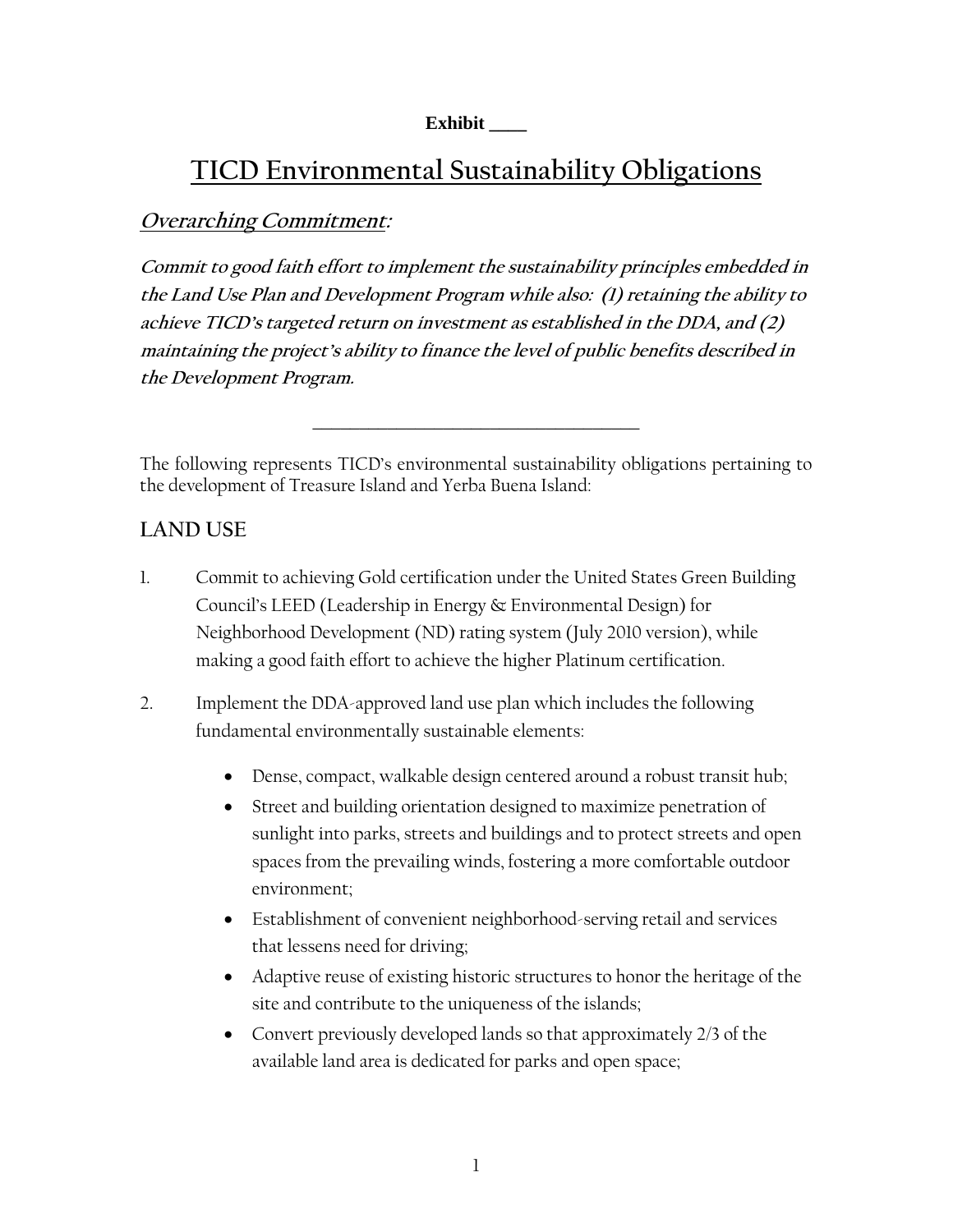- Dedicate land for an Urban Agricultural Park to promote local organic food production and prepare land for development of agricultural and community garden uses in accordance with the Design for Development and Infrastructure Plan; and
- Complete additional remediation work beyond that done by the Navy to ensure the safety of future residents and users of Treasure Island, in accordance with the Infrastructure Plan.
- 3. Implement the Parks and Open Space plan attached to the DDA which includes the following elements:
	- Use of native or regionally appropriate species for landscaping where appropriate, with an emphasis on drought tolerant plantings;
	- Protection of sensitive species in accordance and consistent with applicable laws and the California Environmental Quality Act
	- Funding for on-going operations and maintenance, in accordance with the terms of the DDA;
	- Implement certain components of the Yerba Buena Island Habitat Management Plan.
- 4. Comply with the CEQA Mitigation Monitoring and Reporting Plan.

# **TRANSPORTATION AND INFRASTRUCTURE**

- 1. Implement the transportation programs and meet operating subsidy obligation set forth in the Transportation Implementation Plan and provide funding for the transportation-related capital improvements as set forth in the Financing Plan, which includes the following elements:
	- An on-island transit shuttle connecting the islands' neighborhoods;
	- Transit stops buffered against wind and rain;
	- A Ferry Terminal on Treasure Island for ferry service to San Francisco;
	- New bus infrastructure for service to the East Bay;
	- Development of an extensive and connected islands'-wide bicycle network;
	- Mandatory car sharing service available in larger residential and commercial projects; and
	- Required purchase of transit pass for each household.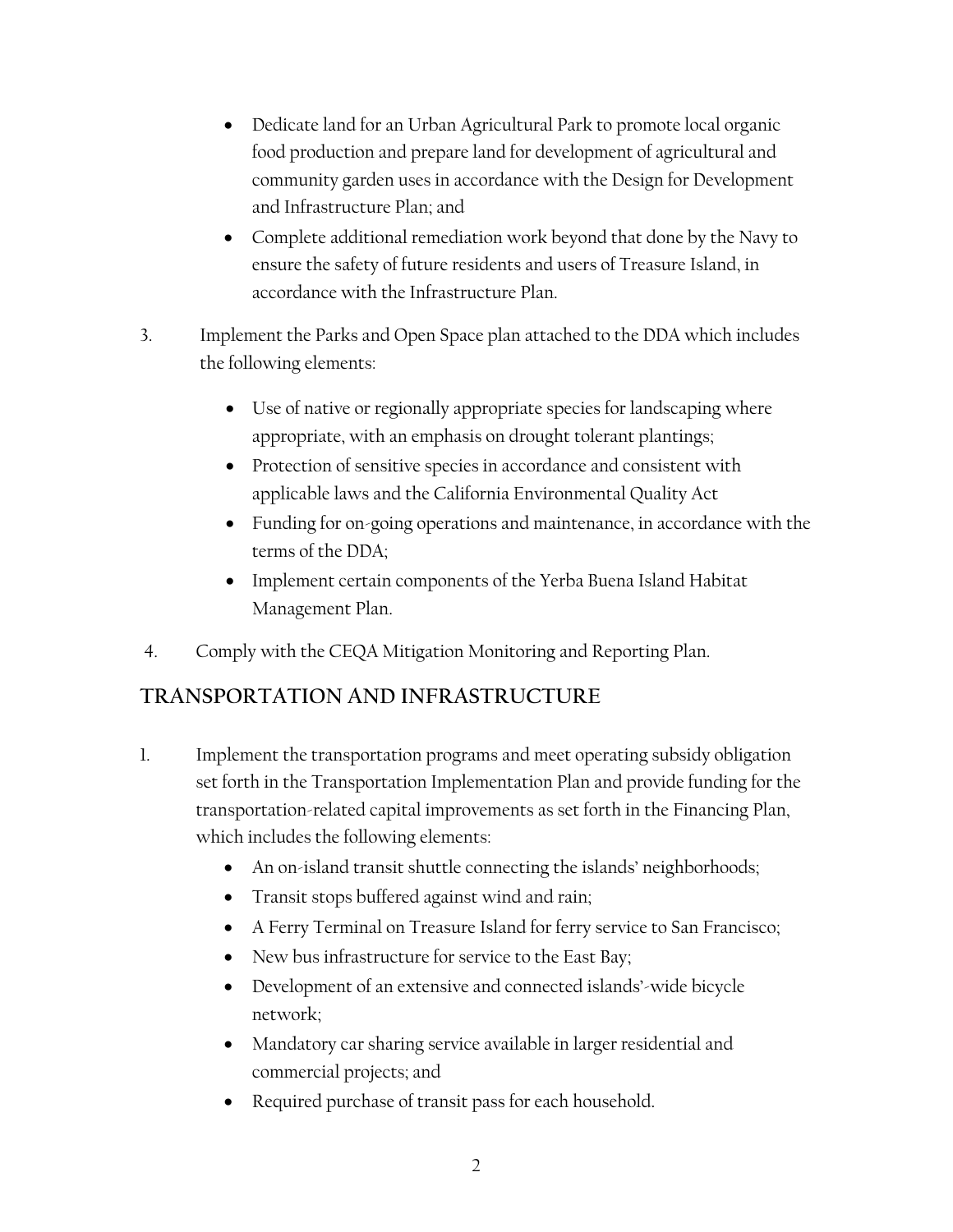- 2. Develop an infrastructure system set forth in the Infrastructure Plan, which includes the following elements:
	- Storm water treatment wetlands appropriately sized to handle projected storm water treatment flows;
	- Provision of water storage on Yerba Buena Island equal to two days average potable water demand plus four hours of fire flow;
	- Construction of a recycling and composting center for composting food and green waste;
	- Erosion and sedimentation control measures during construction based on an approved Storm Water Pollution Prevention Plan for each phase of construction;
	- Improvements to protect against seismic, flooding and climate change risks; and
	- Improvements to provide adequate emergency support services as outlined in the Infrastructure Plan and the Emergency Support Plan.

# **ENERGY AND WATER**

- 1. Reduce building energy demand by requiring developers to utilize the Green Building Specifications incorporated into the Design for Development.
- 2. Incorporate design standards that require building roofs to enable installation of photovoltaic panels or solar thermal applications and to provide appropriate access rights to enable third party energy providers to access rooftops.
- 3. Construct renewable energy infrastructure that will provide a minimum 5% of peak demand delivered from on-site renewable energy.
- 4. Achieve at least 15% compliance margin over Title 24 Part 6 2008 California Energy Standards.
- 5. Provide energy capacity and infrastructure to accommodate potential electric vehicle charging stations in public and private areas.